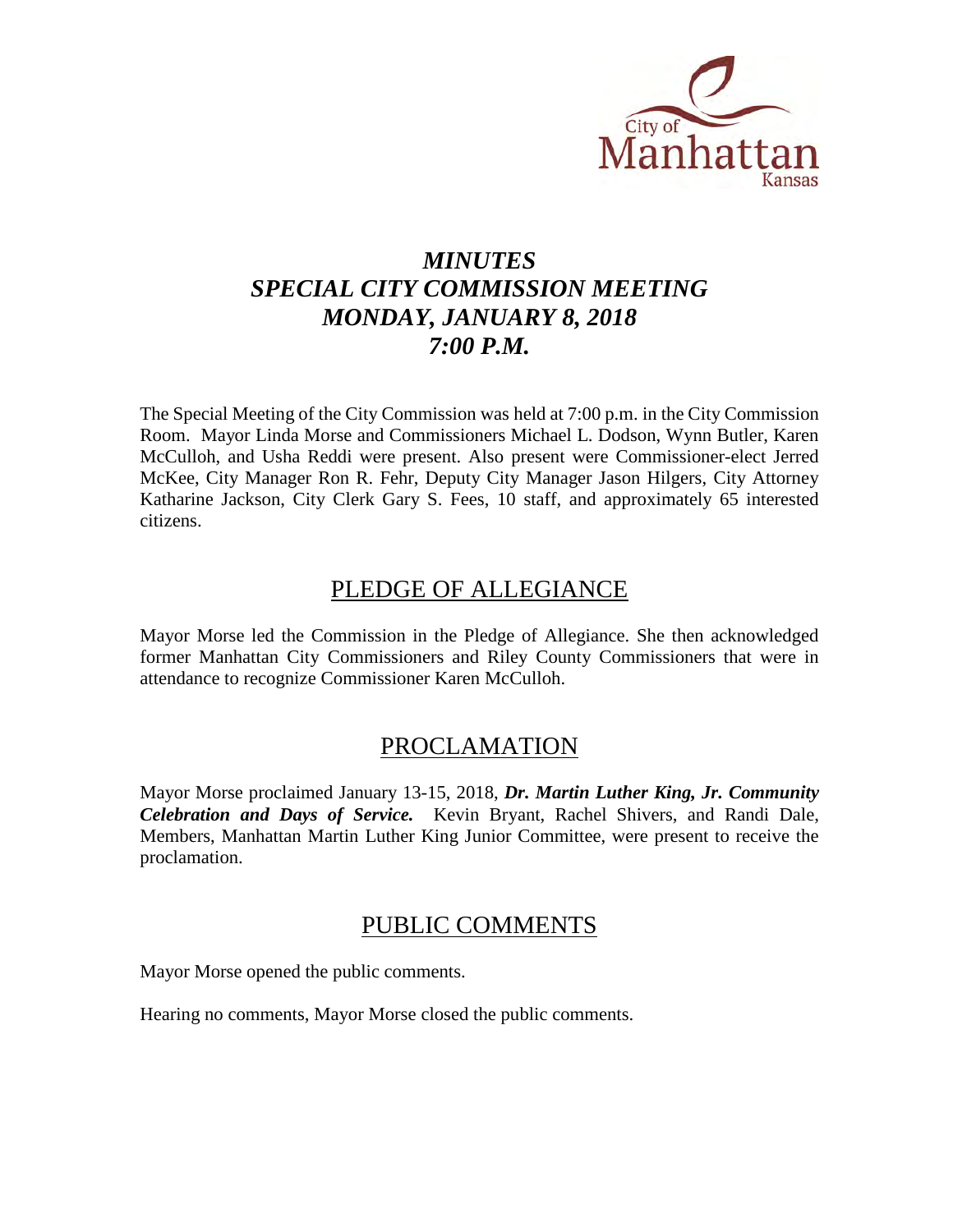**Minutes** Special City Commission Meeting January 8, 2018 Page 2

# COMMISSIONER COMMENTS

Commissioner Reddi informed the community the week of December 31, 2017-January 6, 2018, was a difficult and trying time for personnel and families with the Wamego Fire Department and the Riley County Police Department. She asked that we keep them and their families in our prayers for putting their lives on the line. She stated that she attended a harassment training session that was provided to City employees by Loretta Summers, Trainer, titled, "Creating the Respect Effect." She highlighted the accomplishments of Commissioner McCulloh and voiced her appreciation for her leadership and thanked her for her service to the community in serving two terms as a City Commissioner as well as two terms as a Riley County Commissioner. She thanked Commissioner McCulloh for her mentorship and for providing a voice for women throughout the years.

Commissioner McCulloh also mentioned the dangerous incident with the recent shooting and stated the Riley County Police Department is well trained and does a good job. She thanked those that attended her reception and expressed their kindness. She extended her appreciation to the Dr. Martin Luther King, Jr. Committee for their efforts and said that it was an honor to be involved with the Community Celebration and associated events.

Mayor Morse stated that she and Commissioner Reddi attended the Junction City Commission meeting last week to welcome the new commissioners and to wish those going off the commission well. She highlighted the upcoming Leaders Retreat in Olathe with community members from Junction City, Wamego and Manhattan attending the Retreat. She informed the community that Governor Sam Brownback would be delivering his state of the state address on Tuesday, January 9, 2018. She also said the Commission would be having its goal setting session later in the month and if any citizen wants something proposed, to let the Commission know. Finally, she stated that Karen McCulloh has made a positive difference in our community and thanked her for being a good mentor.

# OLD BUSINESS

(\* denotes those items discussed)

## **MINUTES**

The Commission approved the minutes of the Regular City Commission Meeting held Tuesday, December 19, 2017.

## **CLAIMS REGISTER NO. 2867**

The Commission approved Claims Register No. 2867 authorizing and approving the payment of claims from December 13, 2017 - January 2, 2018, in the amount of \$2,802,314.62.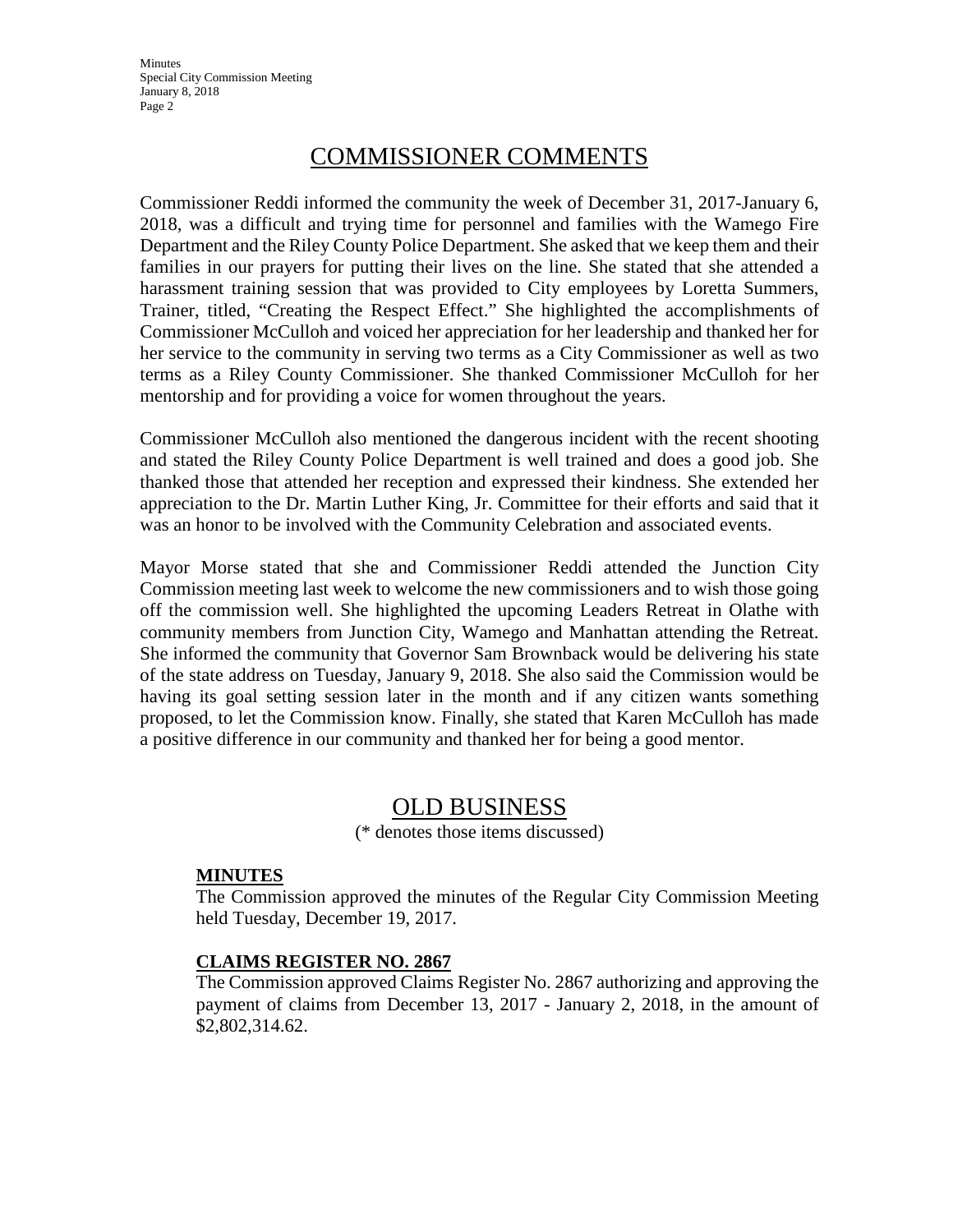**Minutes** Special City Commission Meeting January 8, 2018 Page 3

# OLD BUSINESS *(CONTINUED)*

# **ORDINANCE NO. 7334 - AMEND RESERVED STALLS - COMMUNITY HOUSE PARKING LOT**

The Commission approved Ordinance No. 7334 amending Section 31-52 of the Code of Ordinances authorizing the City Manager to designate up to eight parking stalls reserved for use by public vehicles only in the public parking lot on the south side of Humboldt Street between Third and Fourth Streets.

## **ORDINANCE NO. 7335 - AMEND EXPIRATION DATE - PET LICENSES**

The Commission approved Ordinance No. 7335 amending Section 6-41 of the Code of Ordinances to match up the expiration dates of the pet license and rabies vaccination.

## **RESOLUTION NO. 010818-A - SECTION 108 LOAN COLLATERAL - SOUTH EAST NEIGHBORHOOD RECREATION CENTER**

The Commission approved Resolution No. 010818-A pledging the "Full Faith and Credit of the City" as collateral for the Section 108 Loan for the South East Neighborhood Recreation Center and authorizing the Mayor to execute documents associated with the Loan.

# **EMPLOYMENT AGREEMENT - CITY MANAGER**

The Commission authorized the Mayor and City Clerk to execute a modified Employment Agreement between the City of Manhattan and City Manager Ronald R. Fehr, effective with the first pay period of 2018.

Mayor Morse opened the public comments.

Hearing no comments, Mayor Morse closed the public comments.

Commissioner McCulloh moved to approve the old business. Commissioner Reddi seconded the motion. On a roll call vote, motion carried 5-0.

# RE-ORGANIZATION

Commissioner Karen McCulloh provided outgoing comments and highlights during her term as City Commissioner and as Mayor. She thanked her fellow and past Commissioners as well as City and Riley County staff that she worked with. She stated that people serving in local government have an important role to provide public safety and said we are working to make Manhattan and Riley County prosperous and forward thinking. She also encouraged more women to get involved in local government and to serve on boards and committees.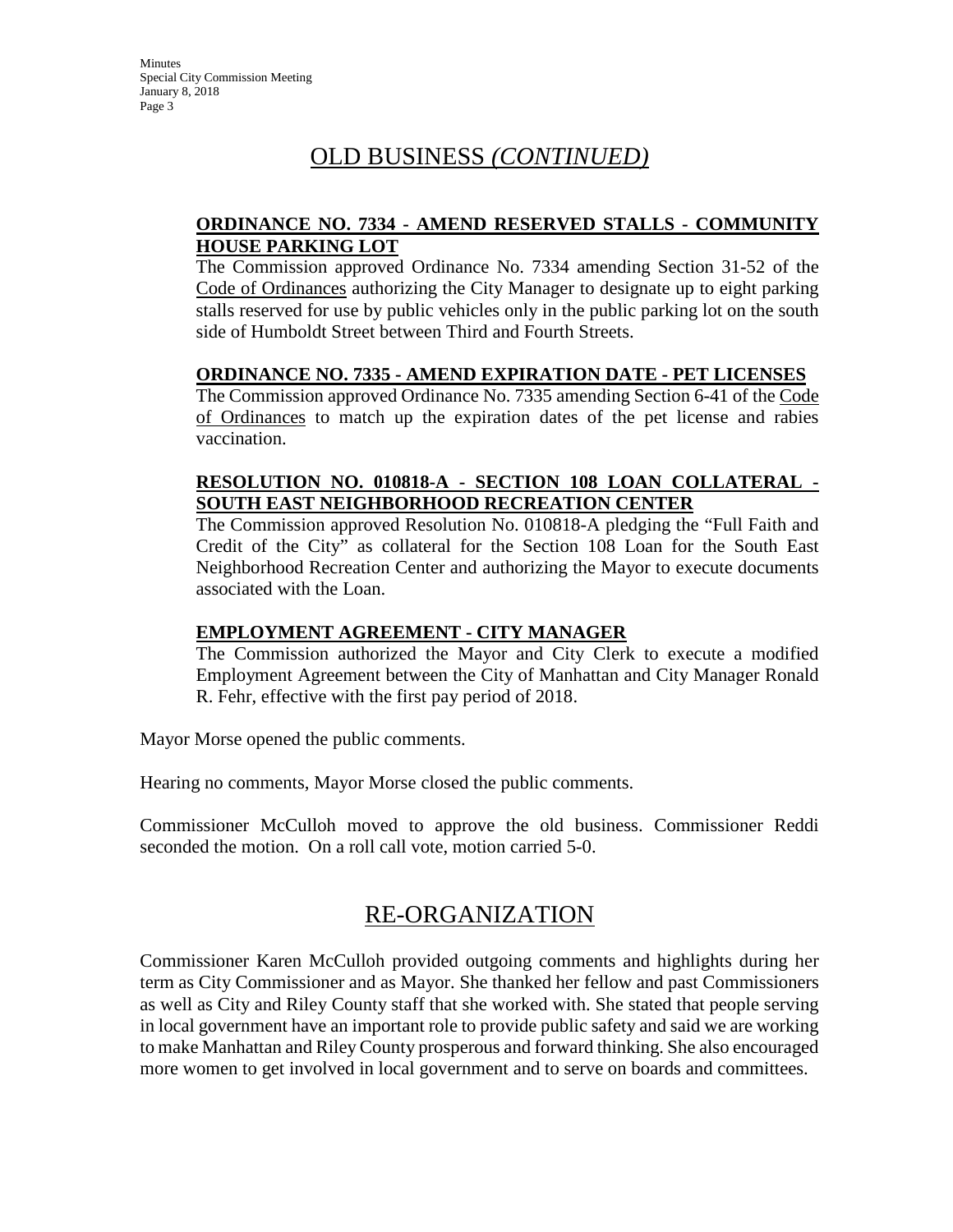# RE-ORGANIZATION *(CONTINUED)*

City Clerk Gary Fees administered the Oath of Office to Commissioners-elect Usha Reddi, Wynn Butler, and Jerred McKee.

Mayor Linda Morse and City Manager Ron Fehr recognized outgoing Commissioner Karen McCulloh and presented her with a Manhappiness t-shirt and beautiful lavender floral silk arrangement to express appreciation for her term in public office and dedicated service to the community. Her husband, John, was presented with a City of Manhattan coffee mug.

# CONSENT AGENDA

(\* denotes those items discussed)

## **LICENSE**

The Commission approved an annual Cereal Malt Beverages Off-Premises License for Wildcat Creek Fun and Fitness, 800 Anneberg Circle.

# **RESOLUTION NO. 010818-B - ISLAND ANNEXATION - HERITAGE SQUARE NORTH, UNIT TWO, RIVER TRACT**

The Commission approved Resolution No. 010818-B, requesting that the Board of Pottawatomie County Commissioners make certain findings regarding the island annexation of the River Tract of Heritage Square North, Unit Two.

# **CHANGE ORDER NO. 1 - WATER TREATMENT PLANT IMPROVEMENTS (WA1403)**

The Commission approved and authorized the Mayor to execute Change Order No. 1, resulting in a net increase in the amount of \$54,633.67 (+1.6%) to the contract with P1 Group, Inc., of Topeka, Kansas, for the Water Treatment Plant Improvements project (WA1403).

# **AWARD CONTRACT - AIRPORT TERMINAL OFFICE SPACE (AP1702)**

The Commission accepted the Architect's Opinion of Probable Cost in the amount of \$96,250.00 and awarded and authorized the Mayor and City Clerk to execute a construction contract in the amount of \$79,108.00 (Base Bid in the amount of \$64,790.00 and Alternate No. 1 in the amount of \$14,318.00) with Cheney Construction, Inc., of Manhattan, Kansas, for the Airport Terminal Office Space project (AP1702).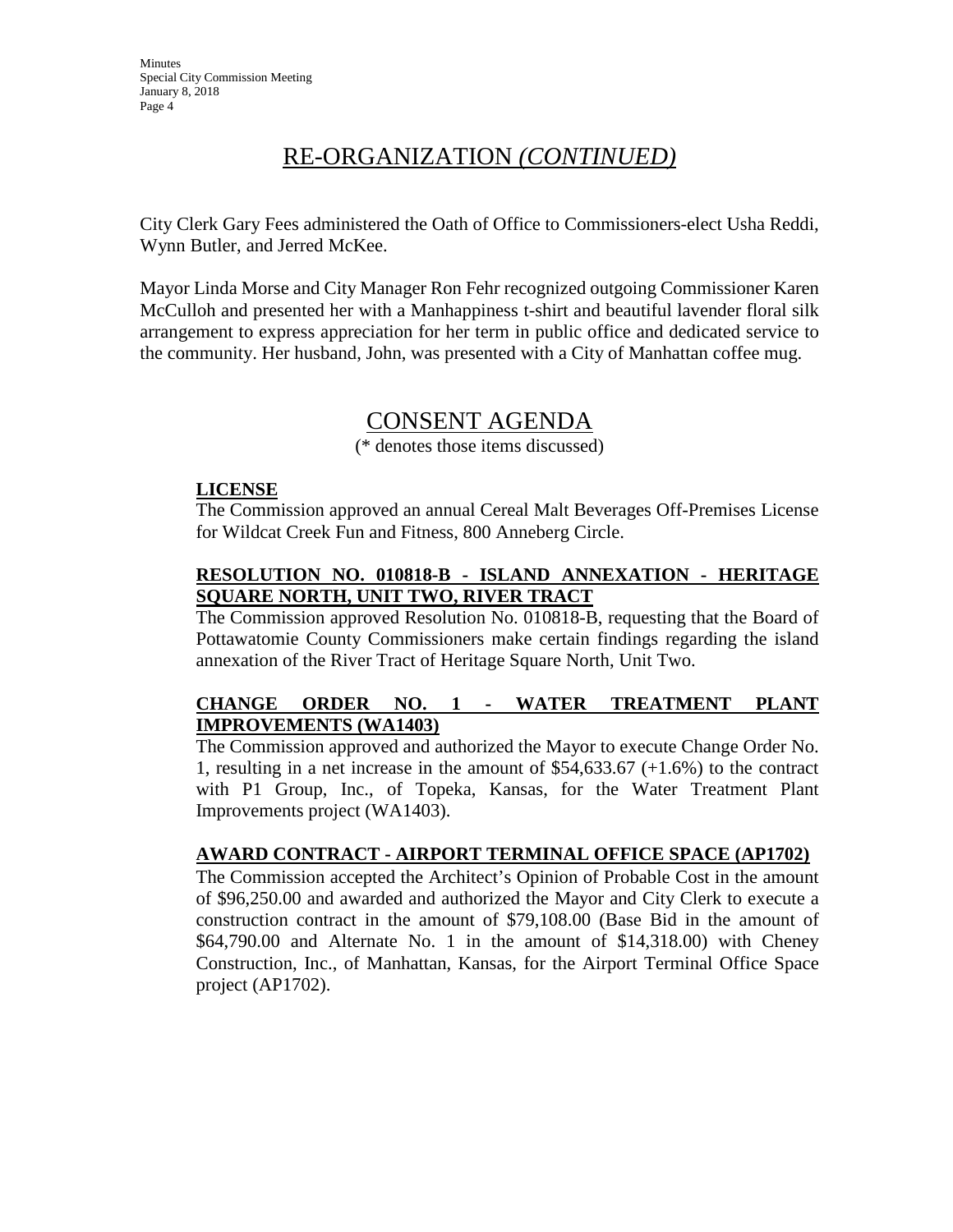# CONSENT AGENDA *(CONTINUED)*

# **CONTRACT AMENDMENT NO. 1 - CONSTRUCTION ADMINISTRATION SERVICES - AIRPORT TERMINAL OFFICE SPACE (AP1702)**

The Commission authorized the Mayor and City Clerk to execute Contract Amendment No. 1 in an amount not to exceed \$3,200.00 with Bruce McMillan Architects, P.A., of Manhattan, Kansas, for construction administration services for the Airport Terminal Office Space project (AP1702).

# **\* AUTHORITY TO AWARD - SAFE ROUTES TO SCHOOL, PHASE IIA (ST1613)**

Ron Fehr, City Manager, responded to questions from the Commission and provided additional information on the item.

The Commission authorized the Mayor and City Clerk to execute the Authority to Award Contract and Commitment of City Funds with the Kansas Department of Transportation (KDOT) to Amino Brothers Company, Inc., of Kansas City, Kansas, in the amount of \$291,933.00, plus \$85,938.00 in construction engineering with Alfred Benesch, of Manhattan, Kansas, for a total project cost of \$377,871.00, and authorized the matching payment in the amount of \$178,000.00 (City's portion) for the project from the new Special Street Maintenance Fund created from the \$.20 sales tax initiative for the Safe Routes to School, Phase IIA, project (ST1613).

## **AUTHORITY TO AWARD - OLD BIG BLUE BEAUTIFICATION PHASE 5/STORMWATER IMPROVEMENTS AND MULTI-USE TRAIL PROJECT (SM1605, CIP #SW077P)**

The Commission authorized the Mayor and City Clerk to execute the Authority to Award Contract and Commitment of City Funds with the Kansas Department of Transportation (KDOT) to Ebert Construction, of Wamego, Kansas, in the amount of \$927,749.00, plus \$200,400.00 for construction engineering with Schwab-Eaton, of Manhattan, Kansas, for a total project cost of \$1,128,149.00, and authorized the matching payment in the amount of \$230,000.00 (City's portion) for the Old Big Blue Beautification Phase 5/Stormwater Improvements and Multi-Use Trail project (SM1605, CIP #SW077P) from the Stormwater Fund.

# **FIRST READING - ISSUE GENERAL OBLIGATION BONDS - OLD BIG BLUE BEAUTIFICATION PHASE 5/STORMWATER IMPROVEMENTS AND MULTI-USE TRAIL PROJECT (SM1605, CIP #SW077P)**

The Commission approved first reading of an ordinance authorizing the issuance of general obligation bonds to finance the Old Big Blue Beautification Phase 5/Stormwater Improvements and Multi-Use Trail project (SM1605, CIP #SW077P).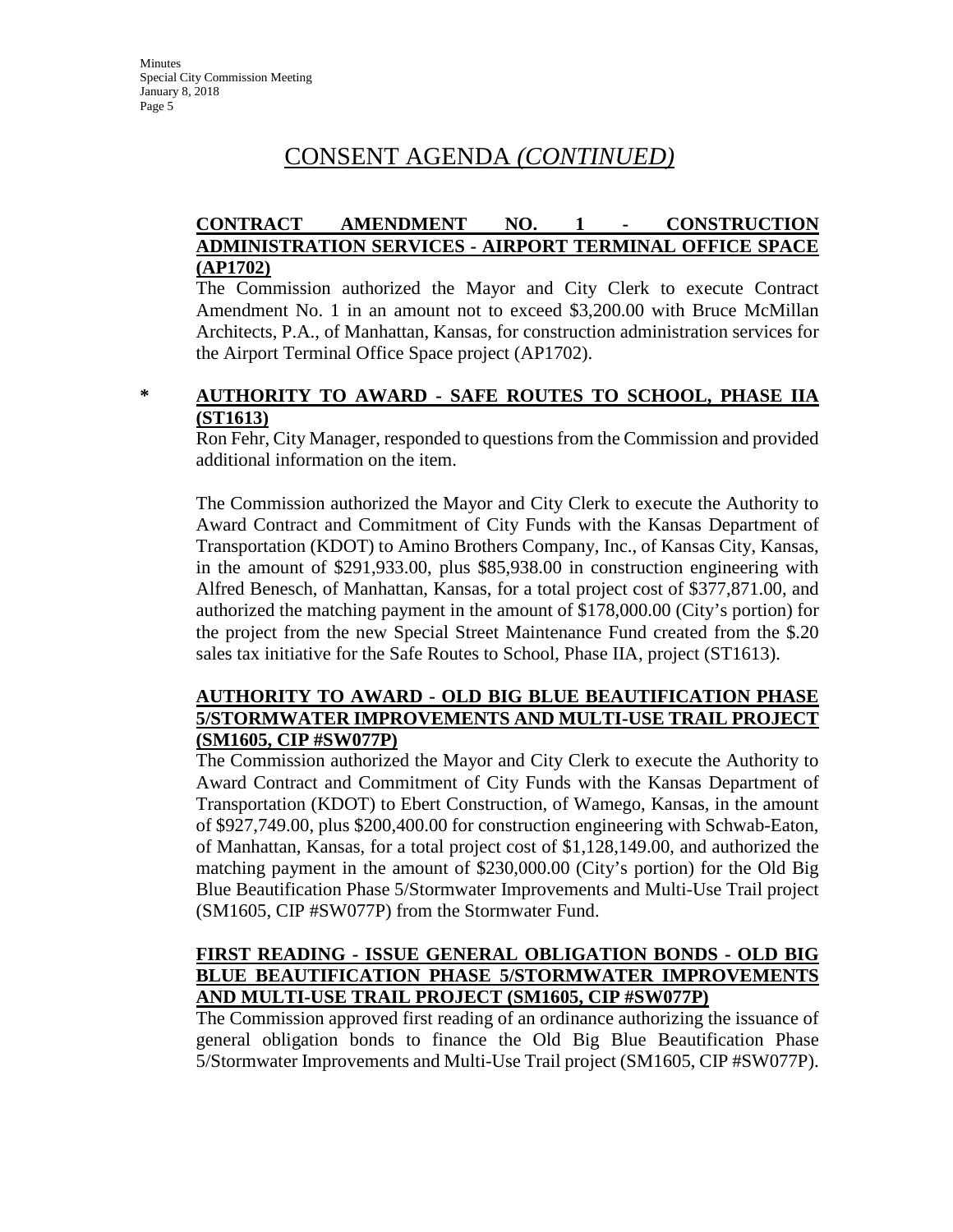# CONSENT AGENDA *(CONTINUED)*

## **\* AUTHORITY TO AWARD - JULIETTE AVENUE, LARAMIE STREET TO OSAGE STREET, BRICK REHABILITATION, PHASE II, (ST1614, WA1709)**

The Commission authorized the Mayor and City Clerk to execute the Authority to Award Contract and Commitment of City Funds with the Kansas Department of Transportation (KDOT) to Pavers, Inc., of .Salina, Kansas, in the amount of \$746,935.00, plus \$154,984.00 for construction engineering with Bartlett and West, of Manhattan, Kansas, for a total project cost of \$901,919.00, and authorized the matching payment in the amount of \$450,000.00 (City's portion) for the Juliette Avenue, Laramie Street to Osage Street, Brick Rehabilitation, Phase II, (ST1614, WA1709) project from the Water Fund and the Special Street and Highway Fund.

## **RENTAL AGREEMENT - FHDC EXHIBIT - HAND ON HARLEY DAVIDSON**

The Commission authorized the Mayor and City Clerk to execute an agreement in the amount of \$42,500.00 with Betty Brinn Children's Museum, of Milwaukee, Wisconsin, for the exhibition of *Hand On Harley Davidson* at the Flint Hills Discovery Center (FHDC) for the period of May 22, 2021 - September 12, 2021.

# **AGREEMENT - 2018 CITY-UNIVERSITY PROJECTS**

The Commission authorized the Mayor and City Clerk to execute an Agreement between the City of Manhattan and Kansas State University to administer City-University Funds in the amount of \$750,000.00 for 2018 projects *(See Attachment No. 1)*.

# **PURCHASE - WASTEWATER TREATMENT PLANT - COMPACT TRACTOR (CIP #WW059E)**

The Commission authorized City Administration to purchase a 2018 Kubota M6060HDC compact/utility tractor (CIP #WW059E), including the trade-in of the existing 1998 John Deere 1250 tractor, from KanEquip, Inc., of Wamego, Kansas, in the amount of \$36,000.00 (Base Bid in the amount of \$42,500.00 and Alternate No. 1 in the amount of \$6,500.00 trade-in value) for the Wastewater Plant, to be paid from the Wastewater Fund.

# **PAYMENT – 2018 MEMBERSHIP - FLINT HILLS REGIONAL COUNCIL**

The Commission authorized City Administration to finalize the 2018 membership payment in the amount of \$31,368.60 to the Flint Hills Regional Council for the City's annual membership contribution from the Industrial Promotion Fund.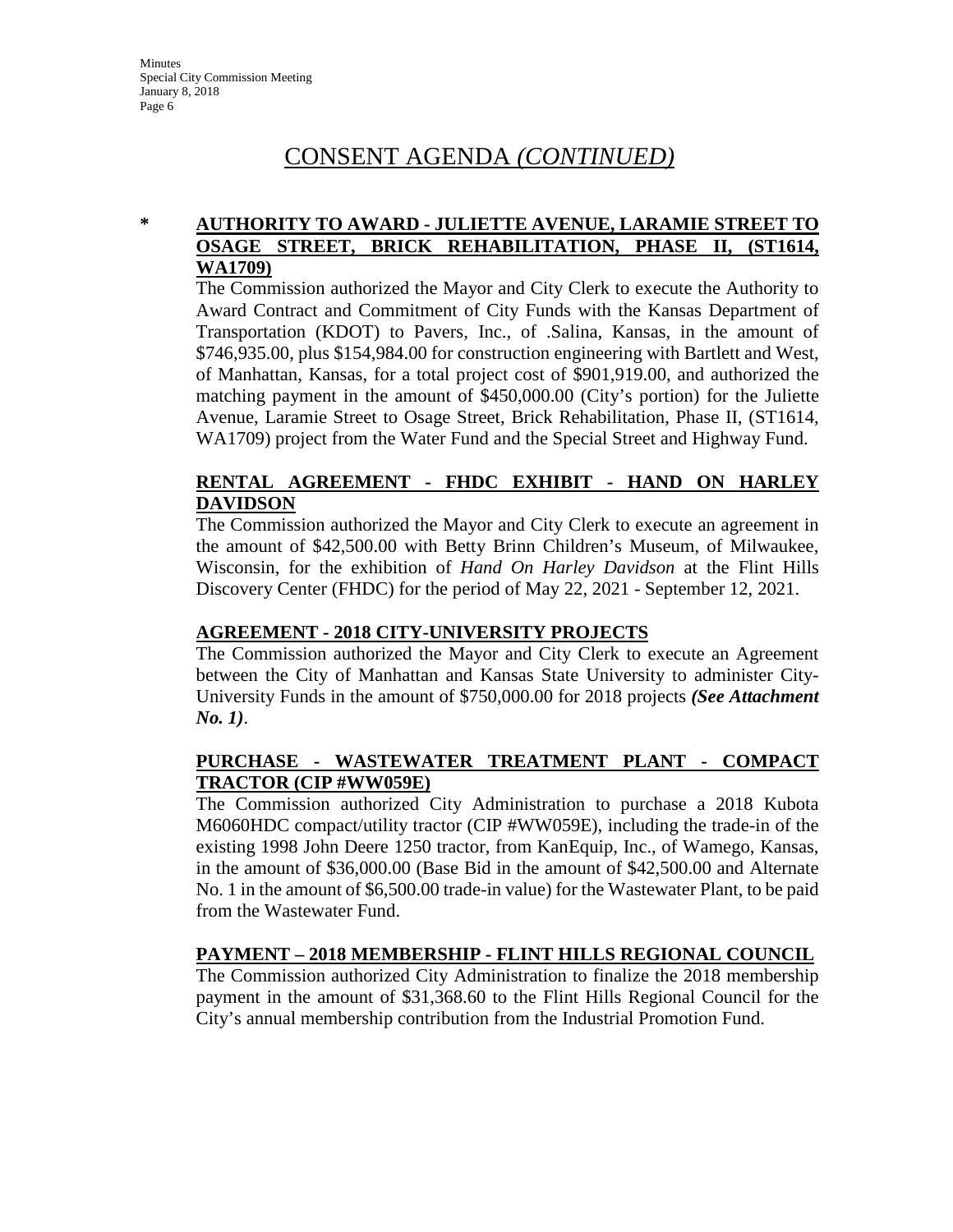# CONSENT AGENDA *(CONTINUED)*

# **PAYMENT - 2018 MEMBERSHIP - LEAGUE OF KANSAS MUNICIPALITIES**

The Commission authorized the 2018 Membership payment in the amount of \$23,724.29 to the League of Kansas Municipalities for the City's annual membership contribution from General Services in the General Fund, the Water Fund, the Wastewater Fund, and the Stormwater Fund.

# **PAYMENT - 2018 ASSESSMENT - FLINT HILLS METROPOLITAN PLANNING ORGANIZATION**

The Commission authorized payment of the 2018 Flint Hills Metropolitan Planning Organization annual assessment up to a maximum of \$28,018.44 and authorized the first installment in the amount of \$13,778.15 to the Flint Hills Metropolitan Planning Organization, to be paid from Outside Services in the General Fund.

# **BOARD APPOINTMENTS**

The Commission approved the following appointments by Mayor Morse to various boards and committees of the City.

## *Board of Zoning Appeals*

Re-appointment of Connie Hamilton, 120 Longview Drive, to a three-year term. Ms. Hamilton's term begins immediately and will expire December 31, 2020.

# *Downtown Business Improvement District Advisory Board*

Appointment of Heather Peterson, 9982 Rosemary Lane, to a two-year term. Ms. Peterson's term begins immediately and will expire December 31, 2019.

# *Flint Hills Discovery Center Advisory Board*

Appointment of Mary Beth Reese, 2008 Ivy Drive, to fill the unexpired term of Christine Benne. Ms. Reese's term begins immediately and will expire on January 31, 2020.

Appointment of James Sherow, 617 Colorado Street, to a three-year term. Mr. Sherow's term begins February 1, 2018, and will expire on January 31, 2021.

Mayor Morse opened the public comments.

Hearing no other comments, Mayor Morse closed the public comments.

After discussion and comments from the Commission, Commissioner Butler moved to approve the consent agenda. Commissioner Dodson seconded the motion. On a roll call vote, motion carried 5-0.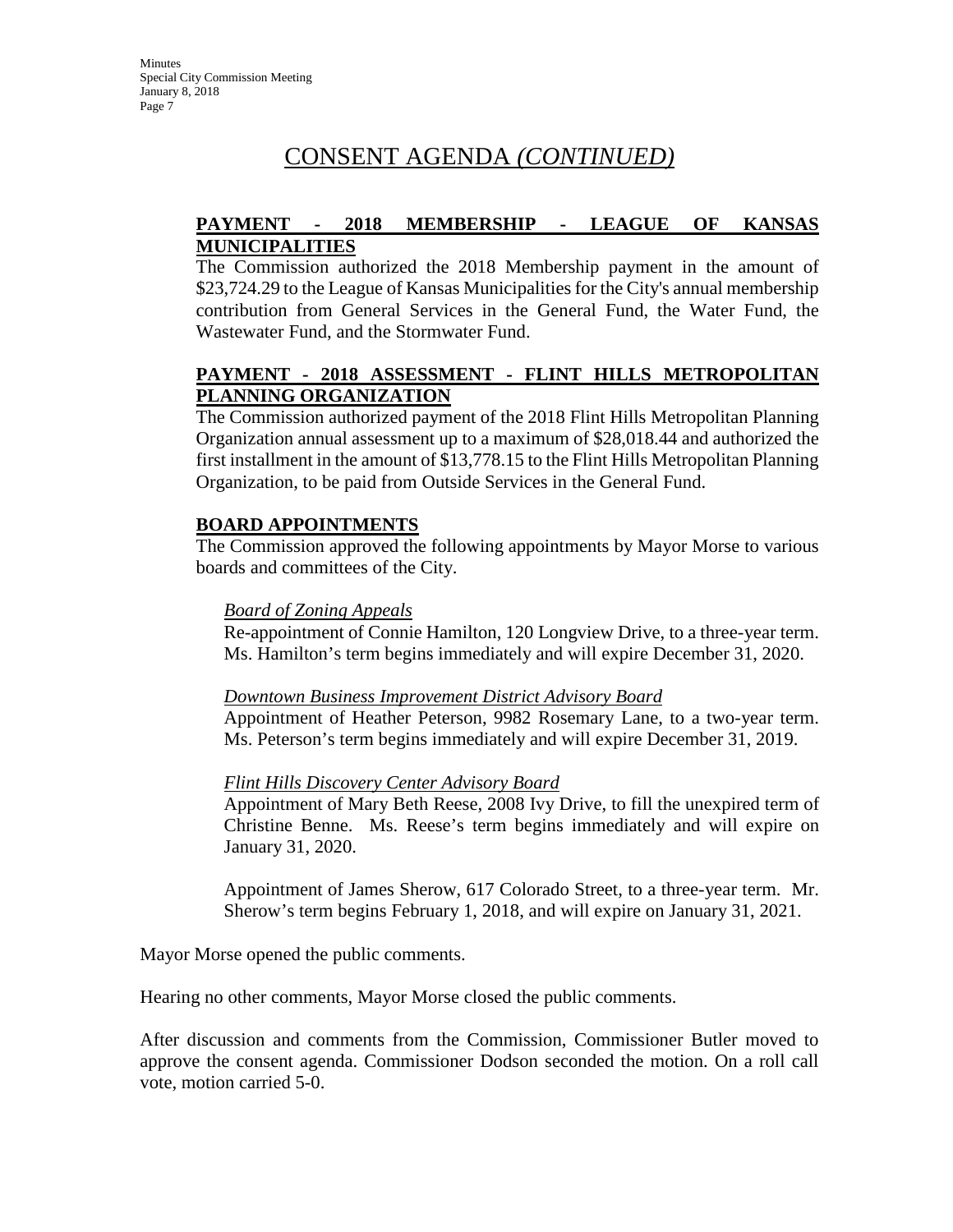**Minutes** Special City Commission Meeting January 8, 2018 Page 8

# GENERAL AGENDA

## **FLINT HILLS DISCOVERY CENTER 2017 YEAR-END REPORT**

Susan Adams, Director of Flint Hills Discover Center (FHDC), introduced the item. She highlighted activities and events in 2017; provided overall attendance numbers and revenue generated for 2015, 2016 and 2017; highlighted signature events and traveling exhibitions; discussed education and programming activities; presented rental activity for 2015, 2016 and 2017; updated the Commission on the strategic plan for the FHDC and objectives for 2018; presented membership activity; highlighted upcoming travel exhibits for 2018-2021; and provided activities of the Flint Hills Discovery Center Foundation. She recognized and thanked the FHDC Advisory Board members, the FHDC Foundation Board members, supporting members, volunteers, and staff of the FHDC. She then responded to questions from the Commission regarding reported revenues and transient guest tax.

Bruce Snead, President, Flint Hills Discovery Center Foundation, responded to questions from the Commission and provided information on their fundraising efforts. He highlighted areas of support provided to the FHDC by the Foundation and discussed the endowment received to support the equipment associated with the immersive experience theater. He then responded to additional questions from the Commission regarding fundraising and marketing efforts as well as highlighted the goals of the Foundation.

Susan Adams, Director of Flint Hills Discover Center, responded to questions from the Commission regarding partnership opportunities with the Boys and Girls Club and Wonder Workshop. She discussed grants received, the number of volunteers and hours contributed to the FHDC, recent and future exhibits, and ongoing efforts to increase revenues.

Commissioner Butler stated that everyone likes the facility, but it comes down to revenue. He said that residents assumed the subsidies for the FHDC would go down and he is hearing concerns regarding the subsidy and use of transient guest tax. He stated that he did not see in the strategic plan areas to address additional revenues and suggested to look at the Friends of Sunset Zoo model.

Commissioner Dodson stated that the FHDC is a great facility, but we are trying to balance the goodness of what the facility offers, which is tremendous, with some of the financial concerns expressed from other citizens.

Commissioner Reddi stated that she would like to see the FHDC less dependent on transient guest tax, but said the Center is only five years old and needs time to develop. She said we can work together to make those numbers increase in the right direction and voiced her appreciation to the volunteers and the many hours they provide to the FHDC.

Commissioner McKee stated that he wanted to see information on how the FHDC draws money into the community with money spent outside the facility.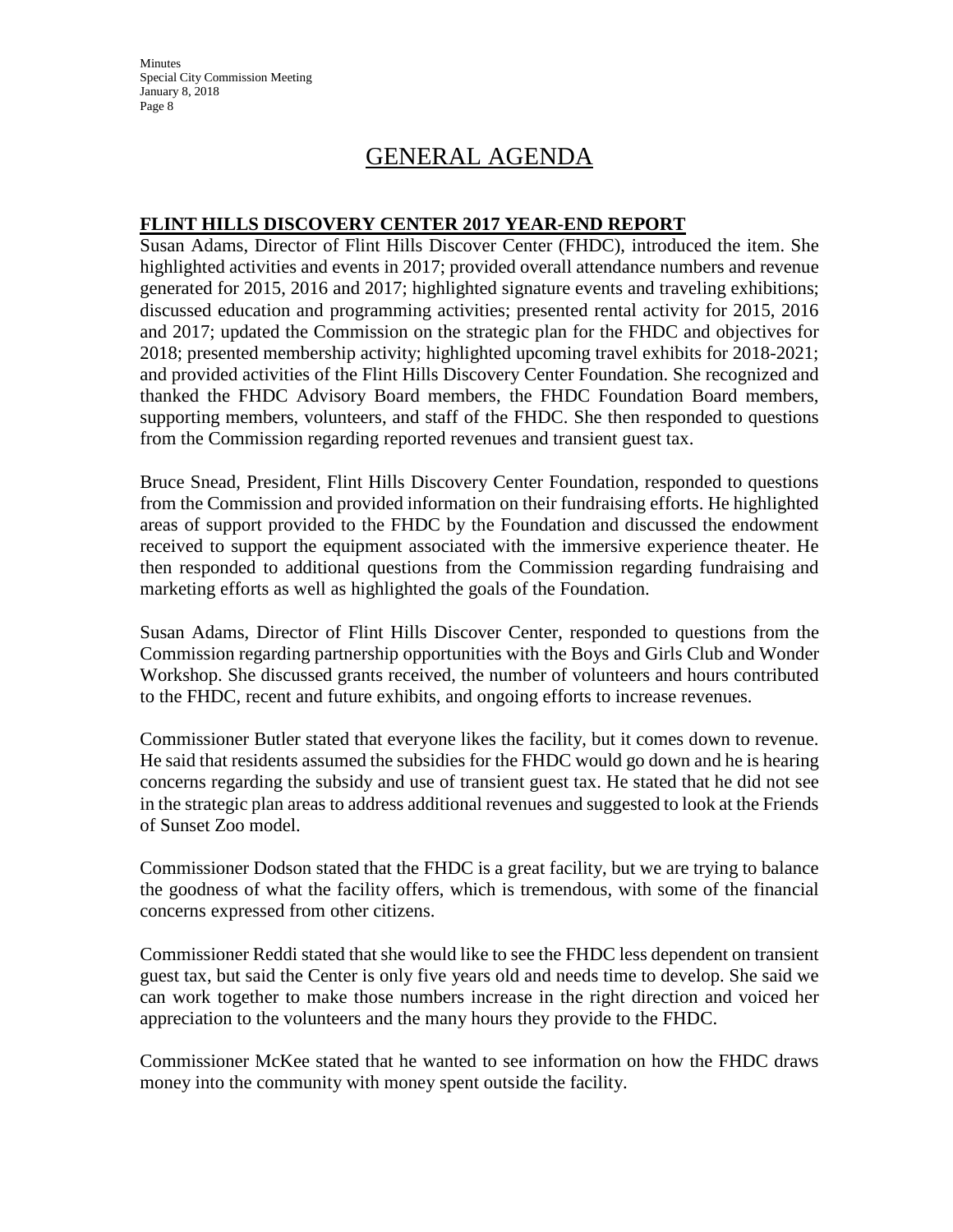# GENERAL AGENDA *(CONTINUED)*

# **FLINT HILLS DISCOVERY CENTER 2017 YEAR-END REPORT** *(CONTINUED)*

After comments and additional questions from the Commission, Susan Adams, Director of Flint Hills Discover Center, responded to questions about the use of transient guest tax funds for the Discovery Center and the contribution from many volunteers.

Ron Fehr, City Manager, responded to questions from the Commission regarding the use of transient guest tax funds and provided clarification on the funds received.

Susan Adams, Director of Flint Hills Discover Center, and Ron Fehr, City Manager, responded to additional questions from the Commission regarding exhibits, customer surveys and feedback, and tracking of economic development impact in the community.

Bruce Snead, President, Flint Hills Discovery Center Foundation, provided background information during his tenure on the City Commission on the creation of the Flint Hills Discovery Center and the Downtown Redevelopment project. He highlighted the significance and uniqueness of the FHDC. He encouraged the Commission to continue to support the FHDC so that it can be successful, much like the Sunset Zoo.

Mayor Morse thanked the presenters for the report and updates. She opened the public comments.

Hearing no other comments, Mayor Morse closed the public comments.

As this was a discussion item, the Commission took no formal action.

# **SUNSET ZOO MASTER PLAN AND STRATEGIC PLAN UPDATE**

Scott Shoemaker, Zoo Director, introduced the item.

Lori Guthridge, GLMV Architecture, presented an overview of the Sunset Zoo Master Plan and Strategic Plan update. She highlighted the Strategic Master Planning process; discussed the organizational profile at the Sunset Zoo; presented benchmark organizations; and provided stakeholder interview summaries. She also highlighted the priorities and constraints with the Sunset Zoo Master Plan; discussed the preliminary site and exhibit concepts; presented the public input survey summary responses; highlighted the preliminary master plan and the proposed new entry for the Sunset Zoo, and the proposed areas for the Americas and Africa. She then responded to questions regarding accessibility and Americans with Disabilities Act (ADA) compliance.

Scott Shoemaker, Zoo Director, provided additional information and clarity on accessibility considerations at Sunset Zoo.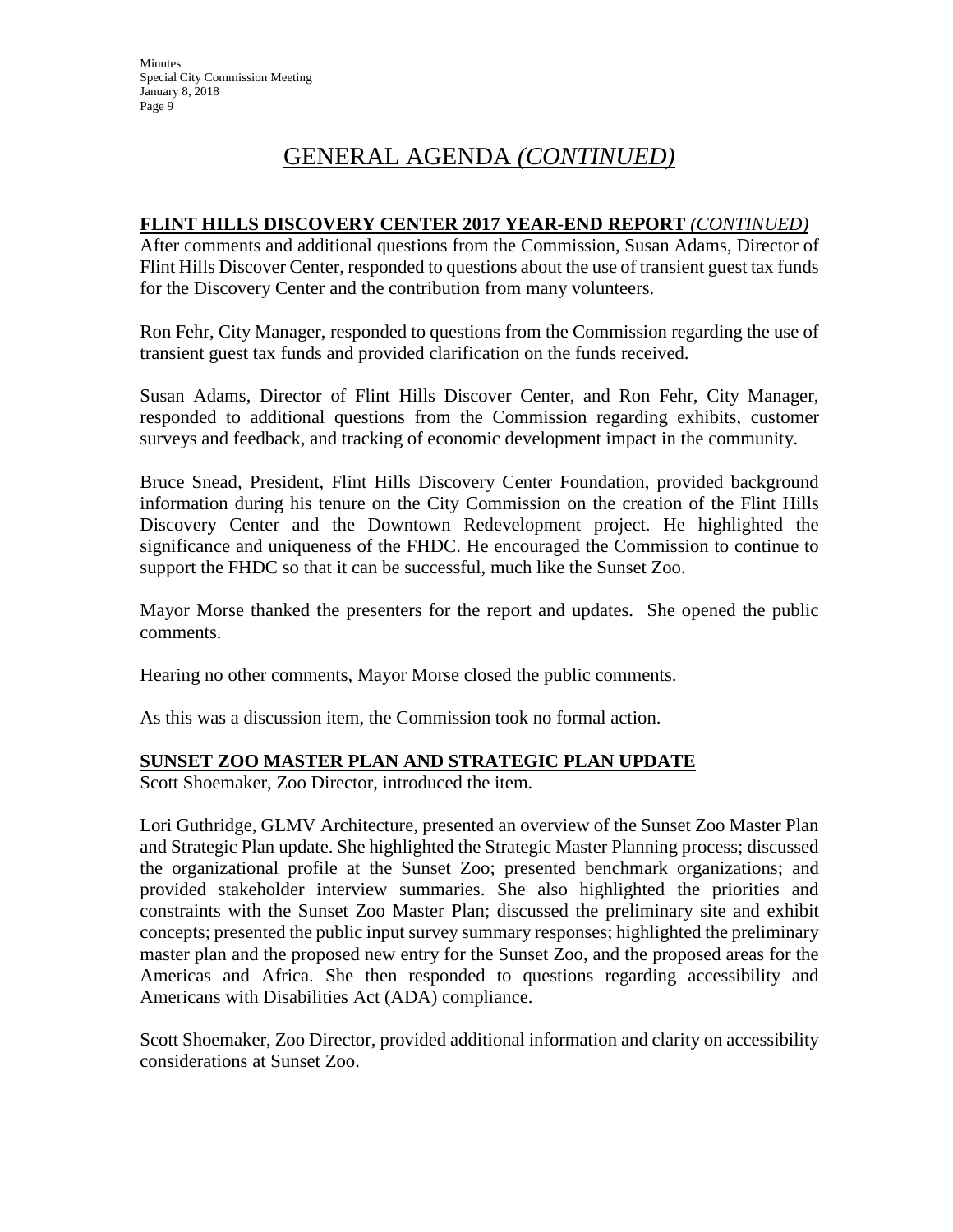# GENERAL AGENDA *(CONTINUED)*

# **SUNSET ZOO MASTER PLAN AND STRATEGIC PLAN UPDATE** *(CONTINUED)*

Lori Guthridge, GLMV Architecture, responded to questions from the Commission regarding climate control areas. She stated that this is an important consideration and will increase the stay time of guests visiting the Zoo.

Scott Shoemaker, Zoo Director, provided additional information on the collection at the Zoo, discussed the master plan process, and responded to questions from the Commission regarding the current Zoo entrance and the proposed new entry.

Lori Guthridge, GLMV Architecture, provided additional information on the proposed plan and talked about the surrounding communities that would or currently attend the Sunset Zoo.

Scott Shoemaker, Zoo Director, responded to questions from the Commission regarding the number of usable acres to further develop and the need to improve the Zoo entrance. He informed the Commission that each recommendation will have an estimated cost and this will be part of the strategic plan and prioritization process.

Mayor Morse opened the public comments.

Eric Martin, P.O. Box 841, voiced concern with the safety of the proposed moat and the location of the lions.

Lori Guthridge, GLMV Architecture, stated there would be a barrier installed to ensure safety and would also require precise separation, depth and width measurements.

Jason Willits, 3212 Ella Lane, informed the Commission that this is an exciting plan, but raised caution with the significant economic impact of Fort Riley and especially, if Fort Riley downsizes or ceases. He asked how much of the Zoo membership and visitation comes from the soldiers and families on Fort Riley.

Lori Guthridge, GLMV Architecture, responded to additional questions and said that they did not have impact data on Fort Riley.

Scott Shoemaker, Zoo Director, stated that the Zoo does not have Fort Riley information; however, they track zip code data and have anecdotal information. He informed the Commission that this would be a phased plan and would not be done all at once.

Hearing no other comments, Mayor Morse closed the public comments.

As this was a discussion item, the Commission took no formal action.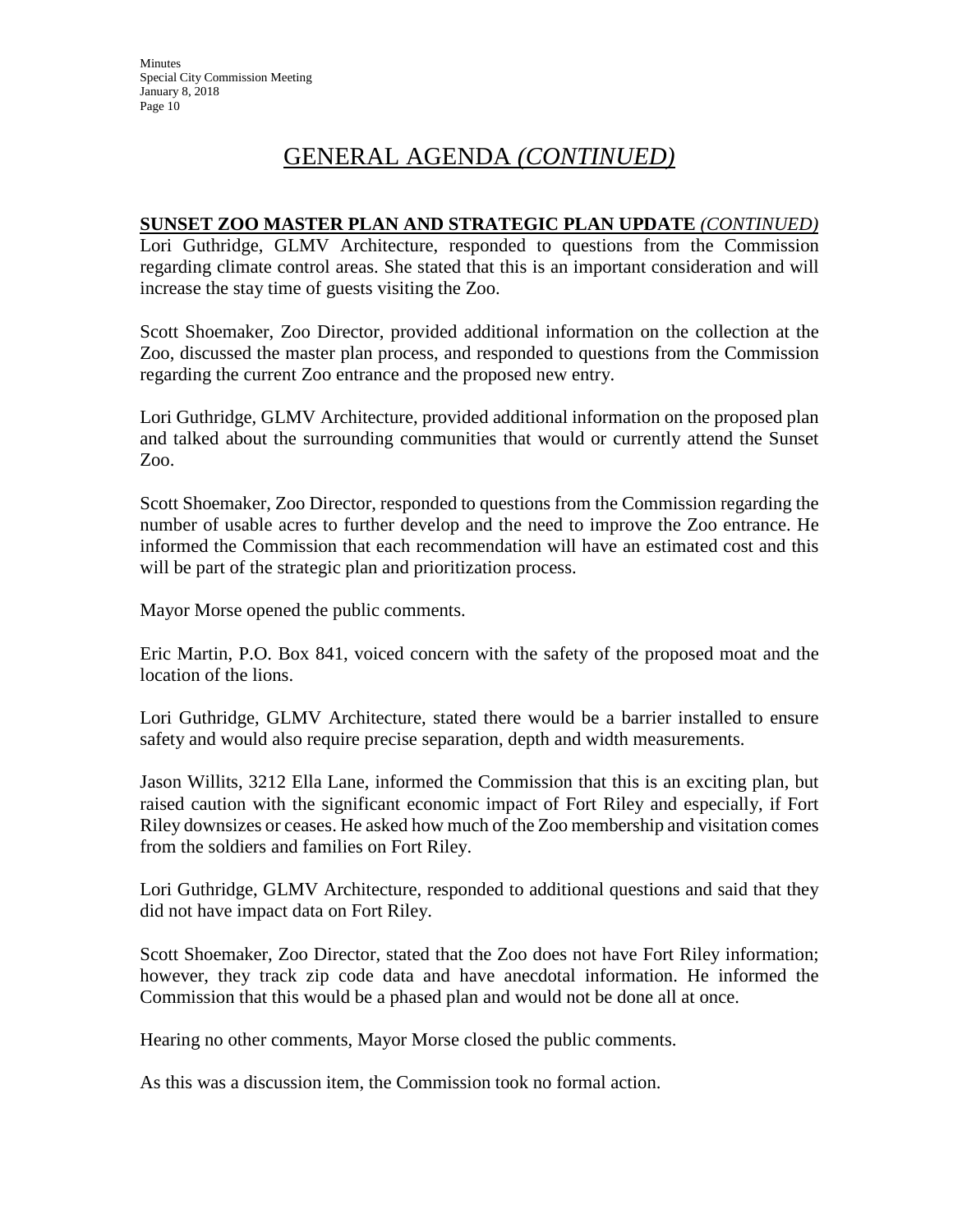Minutes Special City Commission Meeting<br>January 8, 2018<br>Page 11

ADJOURNMENT<br>At 9:28 p.m., the Commission adjourned.

 $\overline{\phantom{a}}$ s, MMC, City Clerk

Y.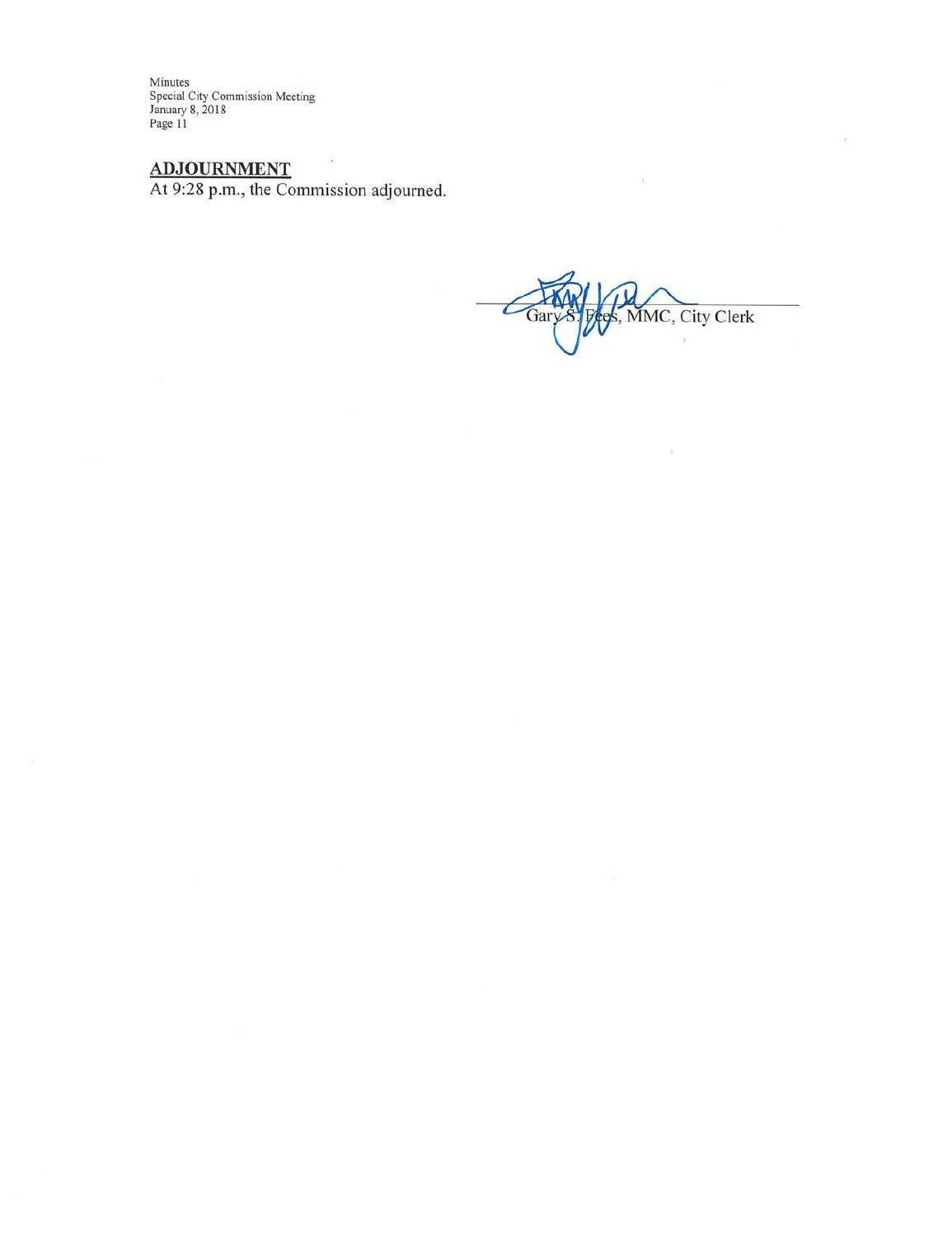*Attachment No. 1* 

# 2018 City-University Projects

# **University**

# **Southeast Campus Corner Lighted Path (\$100,000)**

The University will use a maximum of \$100,000 to construct a crushed stone, lighted pathway through the southeast corner of campus adjacent to Aggieville. This trail is focused on improving lighting and safety in the area.

## **Blue Light Infrastructure (\$75,000)**

The University will use a maximum of \$75,000 to construct Blue Light Emergency telephones on campus. Blue Light emergency telephones provide easy access to campus police by anyone within the area with the push of a button. These emergency phones are directly connected to campus police and dispatch and will automatically designate the caller's location once the call is made. These phones are placed outside of buildings in heavily traveled areas to provide the community with quick access to emergency services. This proposal would add five additional blue light poles in three areas of campus which currently have limited availability to this service.

# **Lover's Lane Sidewalk Extension (\$80,000)**

The University will use a maximum of \$80,000 to construct a sidewalk on the south side of Lover's Lane from the President's residence to Mid-Campus Drive. Pedestrian traffic in this area has increased significantly due to the new College of Business Building. The only available sidewalk in the area is on the north side of Lover's Lane. During the day, students often times walk in the roadway when traversing towards Mid-Campus Drive. Installation of a sidewalk would provide an orderly system to guide pedestrian traffic in this area.

## **Lighting Improvements at North Campus Gardens (\$76,000)**

The University will use a maximum of \$76,000 to install lighting improvements at the Kansas State University Gardens. The Kansas State University Gardens is a 19-acre feature which is open to the public and accessed by more than 10,000 visitors per year. Prior funding from the City/University Fund has provided infrastructure support to the gardens, walkways, lighting for the walkways around the gardens, educational and communication exhibits, and parking. This project would install lighting improvements to the Conservatory Garden north of the visitor's center which has experienced some graffiti and damage now possibly due to dark conditions in the area.